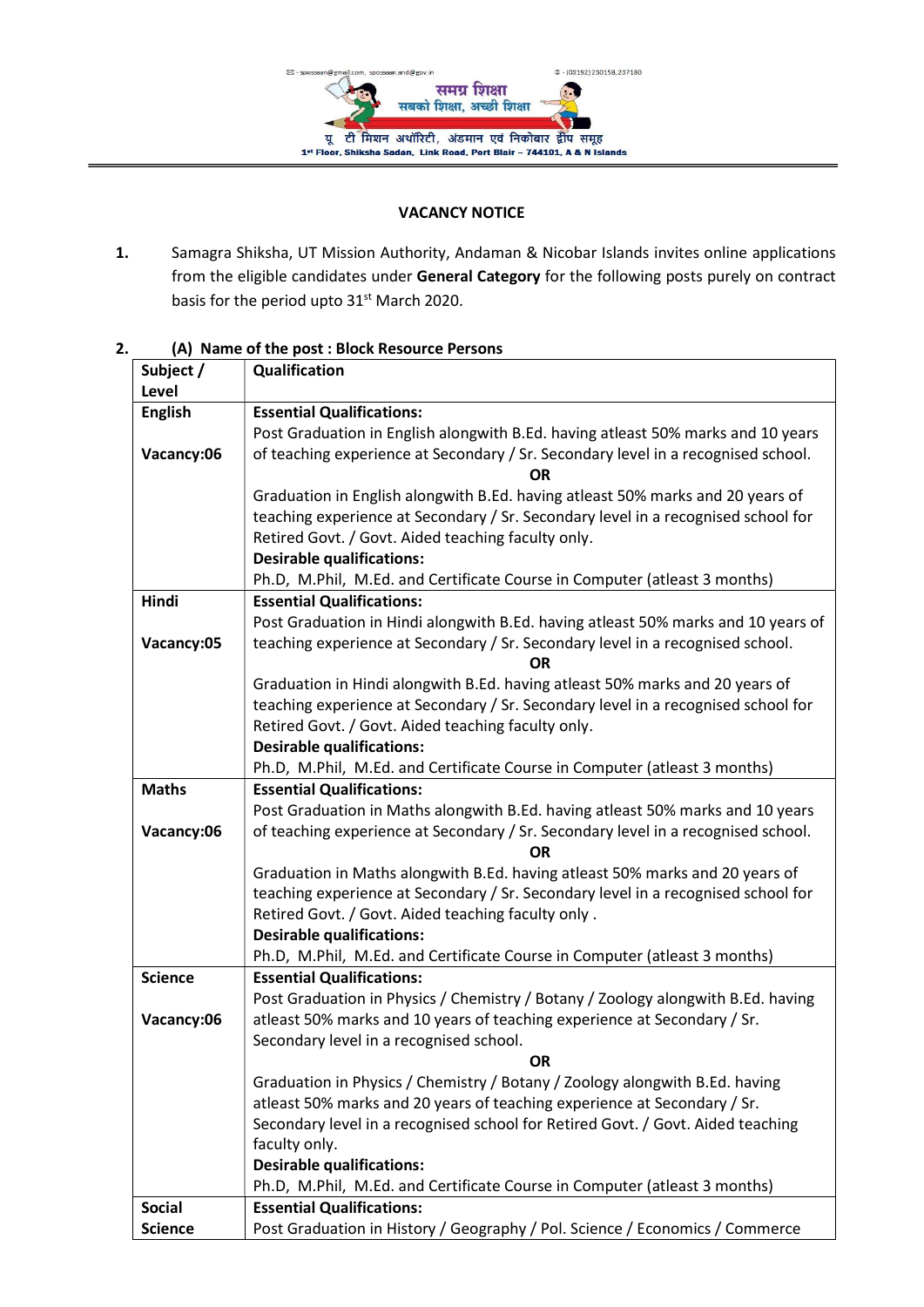|            | alongwith B.Ed. having atleast 50% marks. and 10 years of teaching experience at                             |  |
|------------|--------------------------------------------------------------------------------------------------------------|--|
| Vacancy:04 | Secondary / Sr. Secondary level in a recognised school.                                                      |  |
|            | OR                                                                                                           |  |
|            | Graduation in History / Geography / Pol. Science / Economics / Commerce                                      |  |
|            | alongwith B.Ed. having atleast 50% marks. and 20 years of teaching experience at                             |  |
|            | Secondary / Sr. Secondary level in a recognised school for Retired Govt. / Govt.                             |  |
|            | Aided teaching faculty only.                                                                                 |  |
|            | <b>Desirable qualifications:</b>                                                                             |  |
|            | Ph.D, M.Phil, M.Ed. and Certificate Course in Computer (atleast 3 months)                                    |  |
| Elementary | <b>Essential Qualifications:</b>                                                                             |  |
| level      | Graduation in any subject alongwith D.El.Ed./JBT having atleast 50% marks. and 10                            |  |
|            | years of teaching experience at Primary level in a recognised school.                                        |  |
| Vacancy:06 | OR.                                                                                                          |  |
|            | Sr. Secondary Certificate alongwith D.El.Ed. /JBT having atleast 50% marks. and 20                           |  |
|            | years of teaching experience at Primary level in a recognised school for Retired                             |  |
|            | Govt. / Govt. Aided teaching faculty only.                                                                   |  |
|            | <b>Desirable qualifications:</b>                                                                             |  |
|            | Post Graduation in any subject and Certificate Course in Computer (atleast 3                                 |  |
|            | months)                                                                                                      |  |
|            | $Drafarance for collection and notation.  \nPatirad Principal / Vica Principal / HMR(S) / HMR(M) / HMR(D) /$ |  |

Preference for selection and posting: Retired Principal / Vice Principal / HM(S) / HM(M) / HM(P) / PGT / GTT / PST

Medium of Instruction : Should have studied English / Hindi as one of the subject at Secondary level

## 3. General information for all candidates

- a) The application form should be filled in through online mode with effect from 28.10.2019, by visiting the website https://erecruitment.andaman.gov.in . Last date for applying online is by 11.11.2019.
- b) To fill up the online application, the candidates should refer the General instruction for candidates regarding no. of vacancies, Essential & Desirable qualification, Marking scheme, details of trade / Written test & Demo class and scheduled date, time & venue and other terms & conditions etc.
- c) The information furnished by the candidate in the online application will not make him/her eligible for the post unless the accuracy of the data entered is obtained during verification of all the testimonials. If any discrepancies are found between the data/information filled by the candidate in the online application and the original testimonials submitted by the candidate, his/her candidature is liable to be cancelled.
- d) Trade test in the concerned trade will be conducted for the candidates at the ratio of 1:5 on the basis of academic merit. The list of eligible candidates for appearing in the trade test shall be displayed alphabetically in the notice board of State Project Office, Shiksha Sadan. Qualifying marks will be 40% in the trade /written test for appearing in the Demo class, wherever applicable. Further, the candidate has to obtain 40% marks mandatorily in the Demo class, wherever applicable, for inclusion in merit panel list.
- e) The print out of online filled-in application form along with all certificates in support of Educational qualifications and other supporting documents must be self attested and submitted at the designated places [viz. 9 Educational Blocks (BRC South Andaman, BRC Wimberlygunj, BRC Little Andaman, BRC Rangat, BRC Mayabunder, BRC Diglipur, BRC Car Nicobar, BRC Nancowry and BRC Campbell Bay) and State Project office, Shiksha Sadan, Port Blair] on or before 12.11.2019 by 04.30 pm. The candidates should secure all documents properly and tag them (do not staple), do